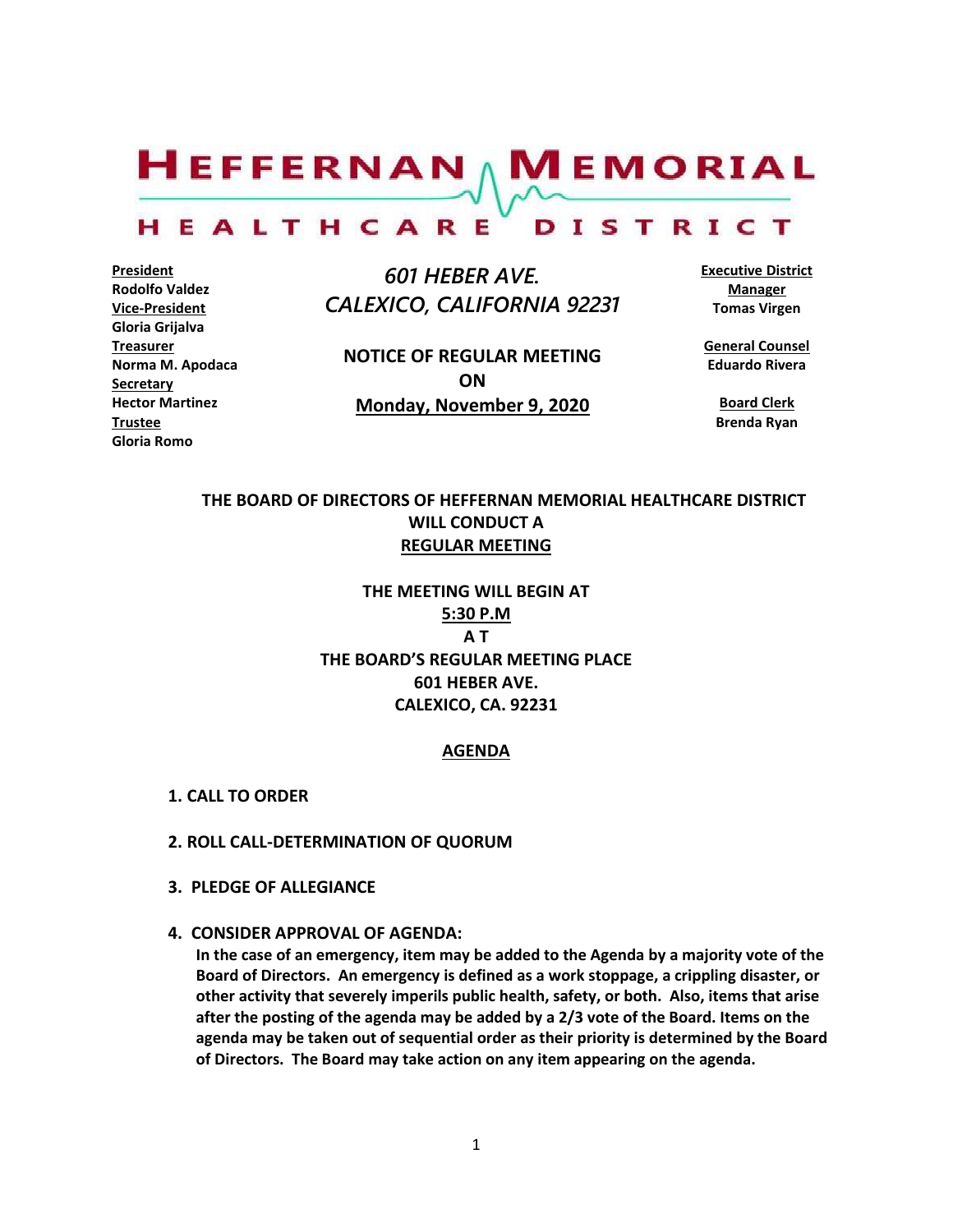#### **5. PUBLIC COMMENT TIME:**

**Public comment time on items not appearing on the agenda will be limited to 5 minutes per person and 15 minutes per subject. The Board may find it necessary to limit total time allowable for all public comment on items not appearing on the agenda at any one meeting to one hour. Persons desiring longer public comment time and/or action on specific items shall contact the Secretary and request that the item be placed on the agenda for the next regular meeting.**

# **6. REPORTS ON MEETING AND EVENTS ATTENDED BY DIRECTORS, AND AUTHORIZATION FOR DIRECTOR ATTENDANCE AT UPCOMING MEETINGS AND EVENTS/DIRECTORS COMMENTS:**

- **a. Brief reports by Directors on meetings and event attended. Schedule of upcoming Board meetings and events.**
- **7. REPORTS BY ALL HMHD COMMITTEES**
- **8. COMMENTS BY PROMOTION AND PUBLIC RELATIONS TONY PIMENTEL**
- **9. COMMENTS BY EXECUTIVE DISTRICT MANAGER TOMAS VIRGEN**
	- **a. Planning for meeting in December.**

#### **10. COMMENTS BY GENERAL COUNSEL EDUARDO RIVERA**

#### **11. DISCUSSION AND/OR ACTION ITEMS:**

- **a. Discussion and/or Action on 400 Mary Ave modernization project. 1. Discussion and/or action on status for security of 400 Mary Ave.**
- **b. Discussion and/or action on the Hardford annual Insurance policy for Heffernan Memorial for February 2021 to February 2022**

#### **12. ITEMS FOR FUTURE AGENDAS:**

**This item is placed on the agenda to enable the Board to identify and schedule future items for discussion at upcoming Board meetings and/or identify press release opportunities.**

#### **13. ADJOURNMENT:**

- **a. Regular Board meetings are held on the second and fourth Wednesday of each month.**
- **b. The next regular meeting of the Board will be held at 5:30 P.M., November 23, 2020.**
- **c. The agenda package and material related to an agenda item submitted after the packet's distribution to the Board are available for public review in the lobby of the District office during normal business hours**

### **POSTING STATEMENT**

**A copy of the agenda was posted November 6, 2020 at 601 Heber Avenue, Calexico, California 92231 at 7:25 a.m. Pursuant to CA Government code 54957.5, disclosable public records and writings**